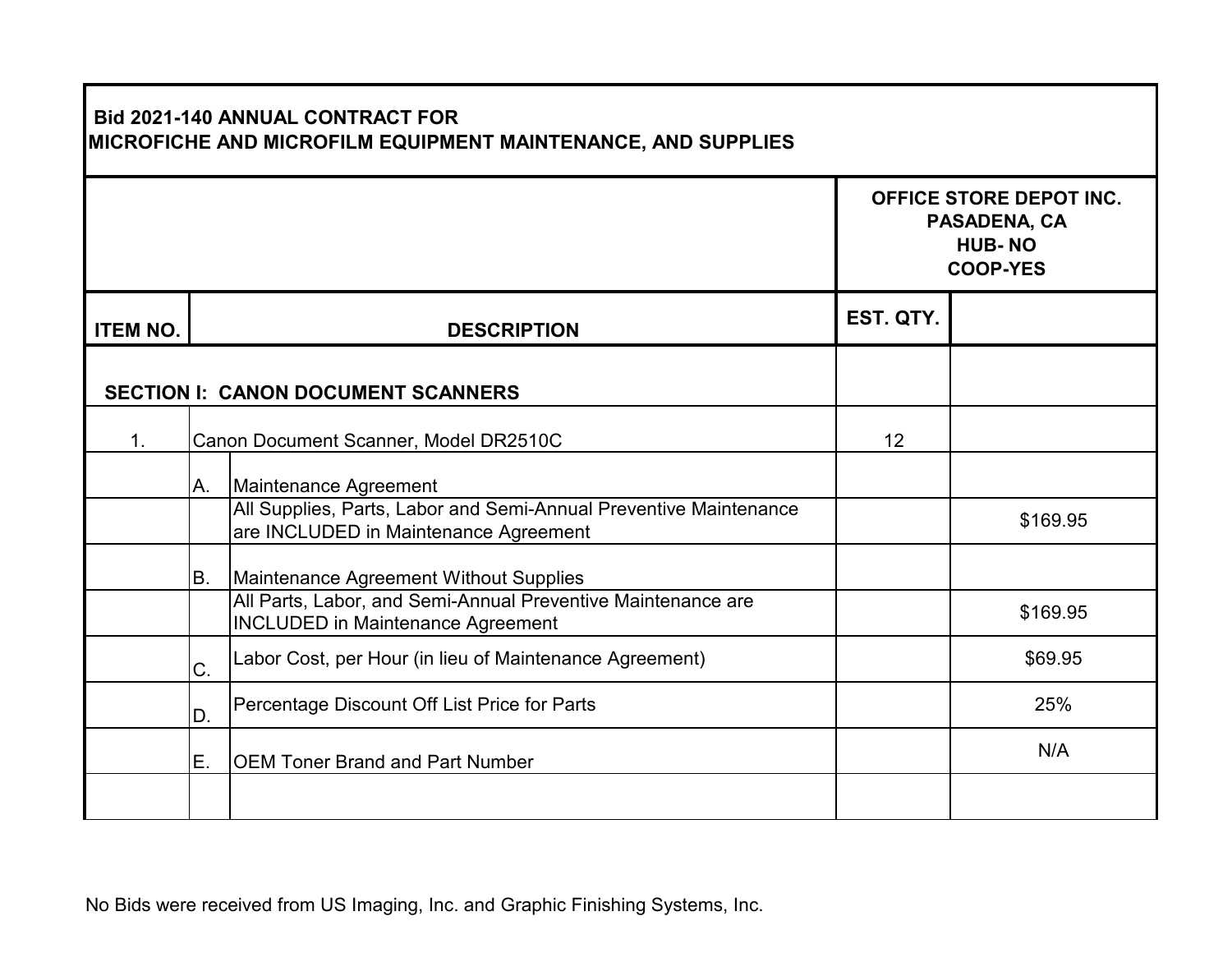|                             |                                       | <b>Bid 2021-140 ANNUAL CONTRACT FOR</b><br>MICROFICHE AND MICROFILM EQUIPMENT MAINTENANCE, AND SUPPLIES    |           | OFFICE STORE DEPOT INC.<br>PASADENA, CA |
|-----------------------------|---------------------------------------|------------------------------------------------------------------------------------------------------------|-----------|-----------------------------------------|
|                             |                                       |                                                                                                            |           | <b>HUB-NO</b><br><b>COOP-YES</b>        |
| <b>ITEM NO.</b>             |                                       | <b>DESCRIPTION</b>                                                                                         | EST. QTY. |                                         |
| <b>SECTION I: Continued</b> |                                       |                                                                                                            |           |                                         |
| 2.                          | Canon Document Scanner, Model DR5010C |                                                                                                            | 6         |                                         |
|                             | Α.                                    | Maintenance Agreement                                                                                      |           |                                         |
|                             |                                       | All Supplies, Parts, Labor and Semi-Annual Preventive Maintenance<br>are INCLUDED in Maintenance Agreement |           | \$169.95                                |
|                             | B.                                    | Maintenance Agreement Without Supplies                                                                     |           |                                         |
|                             |                                       | All Parts, Labor, and Semi-Annual Preventive Maintenance are<br><b>INCLUDED in Maintenance Agreement</b>   |           | \$169.95                                |
|                             | C.                                    | Labor Cost, per Hour (in lieu of Maintenance Agreement                                                     |           | \$69.95                                 |
|                             | D.                                    | Percentage Discount Off List Price for Parts                                                               |           | 25%                                     |
|                             | Ε.                                    | <b>OEM Toner Brand and Part Number</b>                                                                     |           | N/A                                     |
|                             |                                       |                                                                                                            |           |                                         |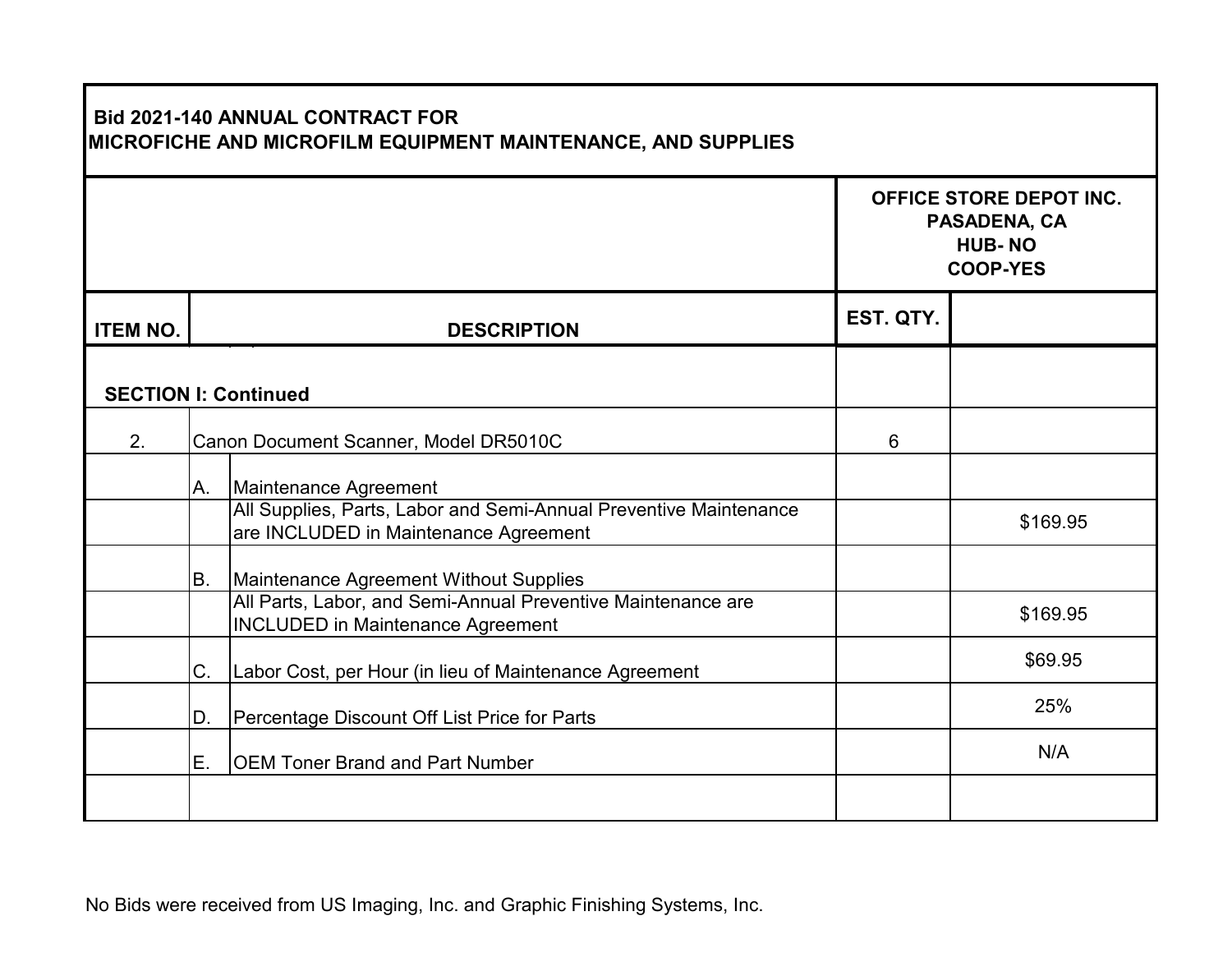|                             |                                       | <b>Bid 2021-140 ANNUAL CONTRACT FOR</b><br>MICROFICHE AND MICROFILM EQUIPMENT MAINTENANCE, AND SUPPLIES    |           | OFFICE STORE DEPOT INC.<br>PASADENA, CA<br><b>HUB-NO</b><br><b>COOP-YES</b> |
|-----------------------------|---------------------------------------|------------------------------------------------------------------------------------------------------------|-----------|-----------------------------------------------------------------------------|
| <b>ITEM NO.</b>             |                                       | <b>DESCRIPTION</b>                                                                                         | EST. QTY. |                                                                             |
| <b>SECTION I: Continued</b> |                                       |                                                                                                            |           |                                                                             |
| 3.                          | Canon Document Scanner, Model DR6010C |                                                                                                            | 9         |                                                                             |
|                             | Α.                                    | Maintenance Agreement                                                                                      |           |                                                                             |
|                             |                                       | All Supplies, Parts, Labor and Semi-Annual Preventive Maintenance<br>are INCLUDED in Maintenance Agreement |           | \$249.95                                                                    |
|                             | B.                                    | Maintenance Agreement Without Supplies                                                                     |           |                                                                             |
|                             |                                       | All Parts, Labor, and Semi-Annual Preventive Maintenance are<br><b>INCLUDED in Maintenance Agreement</b>   |           | \$249.95                                                                    |
|                             | C.                                    | Labor Cost, per Hour (in lieu of Maintenance Agreement)                                                    |           | \$69.95                                                                     |
|                             | D.                                    | Percentage Discount Off List Price for Parts                                                               |           | 25%                                                                         |
|                             | Ε.                                    | <b>OEM Toner Brand and Part Number</b>                                                                     |           | N/A                                                                         |
|                             |                                       |                                                                                                            |           |                                                                             |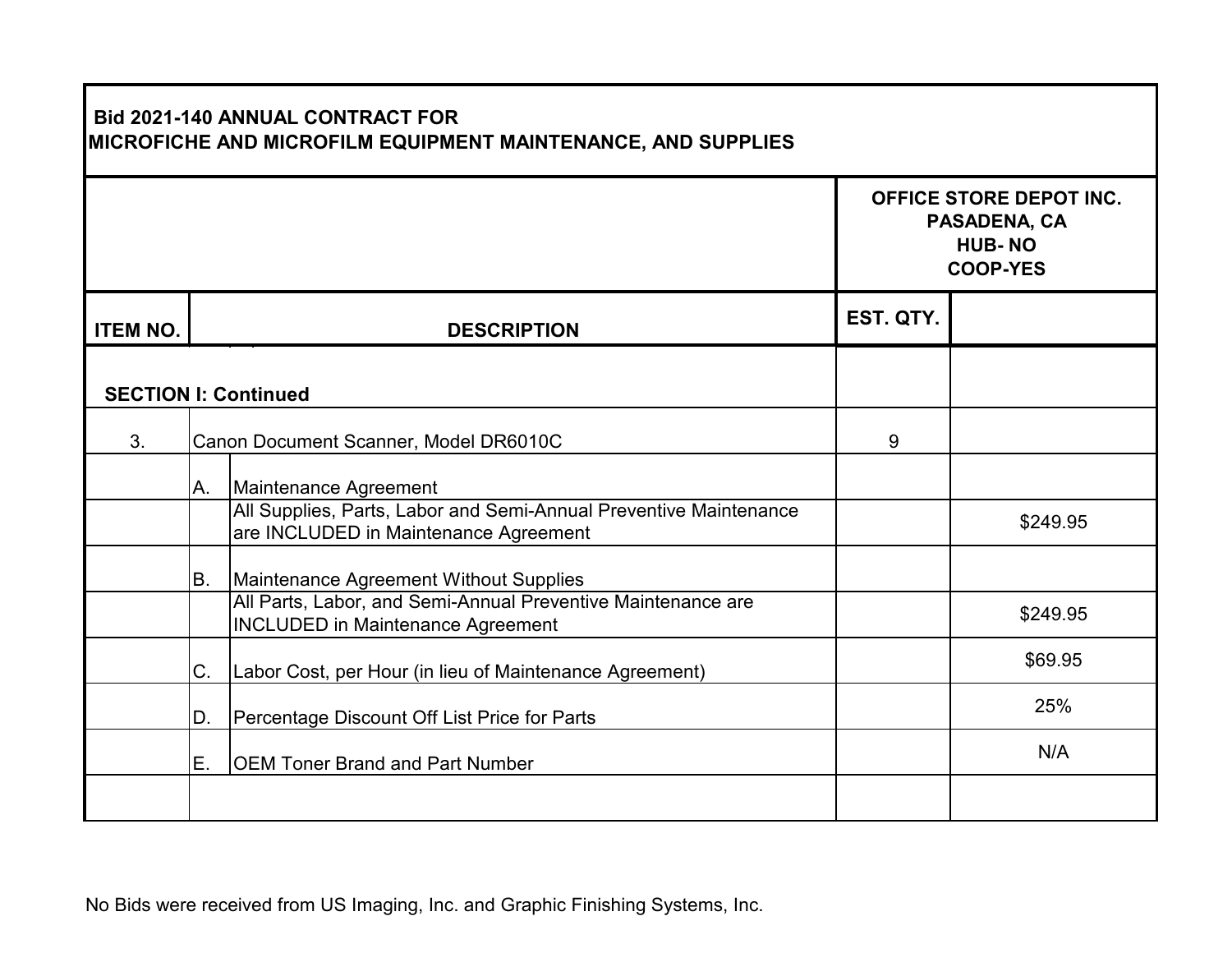|                             |                                       | <b>Bid 2021-140 ANNUAL CONTRACT FOR</b><br>MICROFICHE AND MICROFILM EQUIPMENT MAINTENANCE, AND SUPPLIES    |           | OFFICE STORE DEPOT INC.<br>PASADENA, CA<br><b>HUB-NO</b><br><b>COOP-YES</b> |
|-----------------------------|---------------------------------------|------------------------------------------------------------------------------------------------------------|-----------|-----------------------------------------------------------------------------|
| <b>ITEM NO.</b>             |                                       | <b>DESCRIPTION</b>                                                                                         | EST. QTY. |                                                                             |
| <b>SECTION I: Continued</b> |                                       |                                                                                                            |           |                                                                             |
| 4.                          | Canon Document Scanner, Model DR6030C |                                                                                                            | 4         |                                                                             |
|                             | Α.                                    | Maintenance Agreement                                                                                      |           |                                                                             |
|                             |                                       | All Supplies, Parts, Labor and Semi-Annual Preventive Maintenance<br>are INCLUDED in Maintenance Agreement |           | \$249.95                                                                    |
|                             | B.                                    | Maintenance Agreement Without Supplies                                                                     |           |                                                                             |
|                             |                                       | All Parts, Labor, and Semi-Annual Preventive Maintenance are<br><b>INCLUDED in Maintenance Agreement</b>   |           | \$249.95                                                                    |
|                             | C.                                    | Labor Cost, per Hour (in lieu of Maintenance Agreement)                                                    |           | \$69.95                                                                     |
|                             | D.                                    | Percentage Discount Off List Price for Parts                                                               |           | 25%                                                                         |
|                             | Ε.                                    | <b>OEM Toner Brand and Part Number:</b>                                                                    |           | N/A                                                                         |
|                             |                                       |                                                                                                            |           |                                                                             |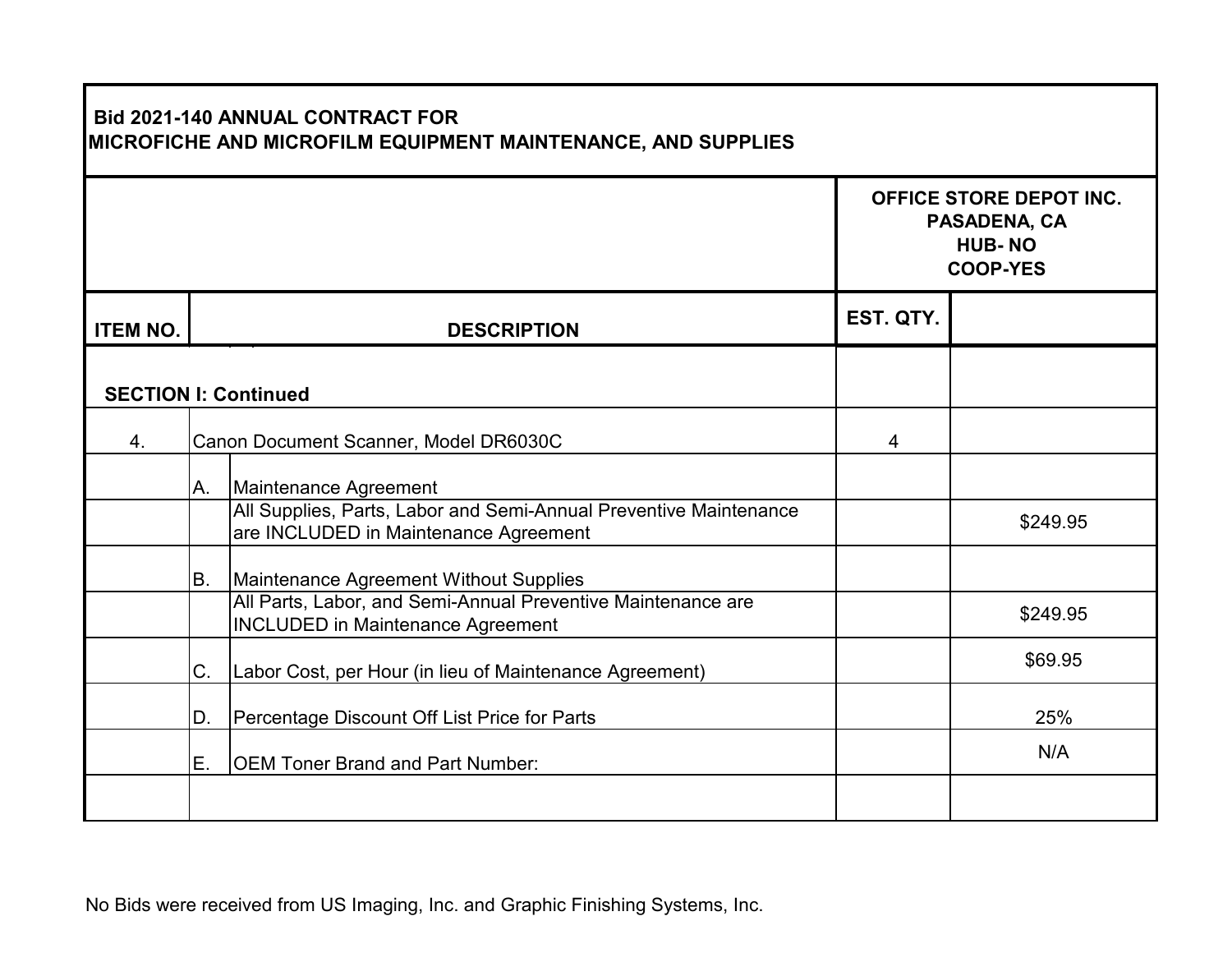| <b>Bid 2021-140 ANNUAL CONTRACT FOR</b><br>MICROFICHE AND MICROFILM EQUIPMENT MAINTENANCE, AND SUPPLIES |                                       |                                                                                                            |           |                                                                             |
|---------------------------------------------------------------------------------------------------------|---------------------------------------|------------------------------------------------------------------------------------------------------------|-----------|-----------------------------------------------------------------------------|
|                                                                                                         |                                       |                                                                                                            |           | OFFICE STORE DEPOT INC.<br>PASADENA, CA<br><b>HUB-NO</b><br><b>COOP-YES</b> |
| <b>ITEM NO.</b>                                                                                         |                                       | <b>DESCRIPTION</b>                                                                                         | EST. QTY. |                                                                             |
| <b>SECTION I: Continued</b>                                                                             |                                       |                                                                                                            |           |                                                                             |
| 5.                                                                                                      | Cannon Document Scanner, Model DR6080 |                                                                                                            |           |                                                                             |
|                                                                                                         | А.                                    | Maintenance Agreement                                                                                      |           |                                                                             |
|                                                                                                         |                                       | All Supplies, Parts, Labor and Semi-Annual Preventive Maintenance<br>are INCLUDED in Maintenance Agreement |           | \$325.95                                                                    |
|                                                                                                         | B.                                    | Maintenance Agreement Without Supplies                                                                     |           |                                                                             |
|                                                                                                         |                                       | All Parts, Labor, and Semi-Annual Preventive Maintenance are<br><b>INCLUDED in Maintenance Agreement</b>   |           | \$325.95                                                                    |
|                                                                                                         | C.                                    | Labor Cost, per Hour (in lieu of Maintenance Agreement)                                                    |           | \$69.95                                                                     |
|                                                                                                         | D.                                    | Percentage Discount Off List Price for Parts                                                               |           | 25%                                                                         |
|                                                                                                         | E.                                    | <b>OEM Toner Brand and Part Number:</b>                                                                    |           | <b>HP C6602A</b>                                                            |
|                                                                                                         |                                       |                                                                                                            |           |                                                                             |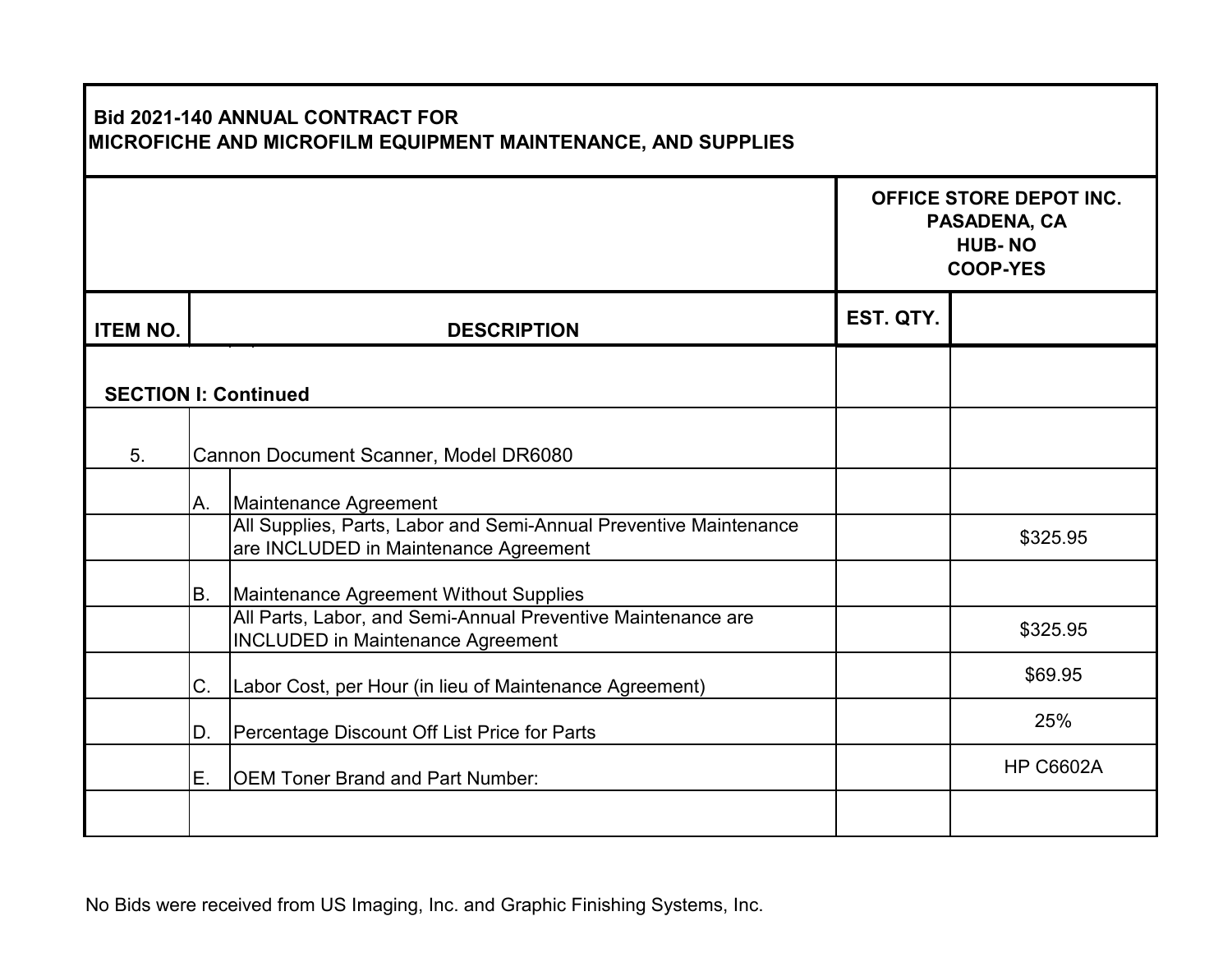|                             |                                      | <b>Bid 2021-140 ANNUAL CONTRACT FOR</b><br>MICROFICHE AND MICROFILM EQUIPMENT MAINTENANCE, AND SUPPLIES    |           | OFFICE STORE DEPOT INC.<br>PASADENA, CA<br><b>HUB-NO</b><br><b>COOP-YES</b> |
|-----------------------------|--------------------------------------|------------------------------------------------------------------------------------------------------------|-----------|-----------------------------------------------------------------------------|
| <b>ITEM NO.</b>             |                                      | <b>DESCRIPTION</b>                                                                                         | EST. QTY. |                                                                             |
| <b>SECTION I: Continued</b> |                                      |                                                                                                            |           |                                                                             |
| 6.                          | Canon Document Scanner, Model DR7580 |                                                                                                            | 8         |                                                                             |
|                             | Α.                                   | Maintenance Agreement                                                                                      |           |                                                                             |
|                             |                                      | All Supplies, Parts, Labor and Semi-Annual Preventive Maintenance<br>are INCLUDED in Maintenance Agreement |           | \$299.95                                                                    |
|                             | B.                                   | Maintenance Agreement Without Supplies                                                                     |           |                                                                             |
|                             |                                      | All Parts, Labor, and Semi-Annual Preventive Maintenance are<br><b>INCLUDED in Maintenance Agreement</b>   |           | \$299.95                                                                    |
|                             | C.                                   | Labor Cost, per Hour (in lieu of Maintenance Agreement                                                     |           | \$69.95                                                                     |
|                             | D.                                   | Percentage Discount Off List Price for Parts                                                               |           | 25%                                                                         |
|                             | Ε.                                   | <b>OEM Toner Brand and Part Number</b>                                                                     |           | <b>HP C6602A</b>                                                            |
|                             |                                      |                                                                                                            |           |                                                                             |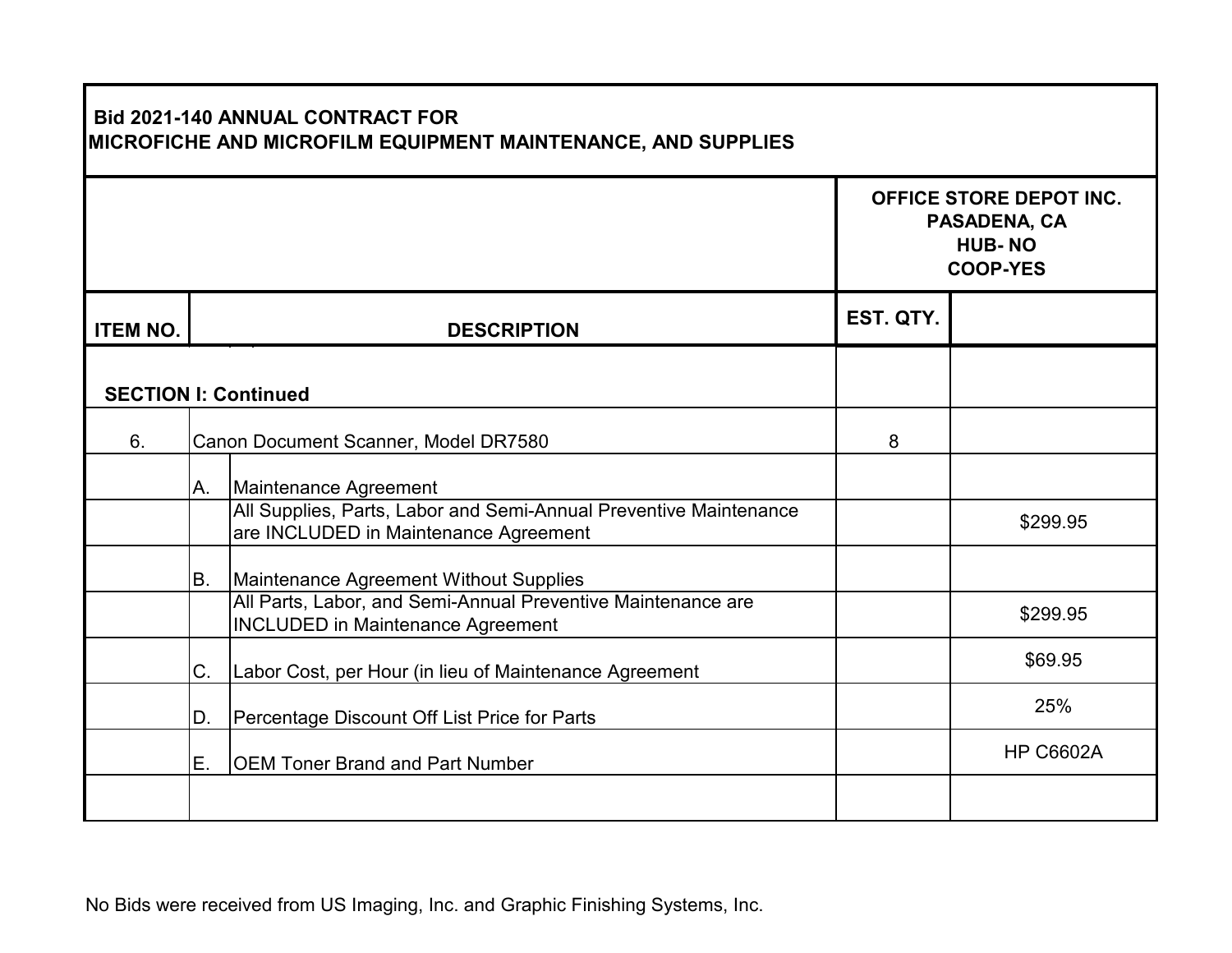|                             |    | <b>Bid 2021-140 ANNUAL CONTRACT FOR</b><br>MICROFICHE AND MICROFILM EQUIPMENT MAINTENANCE, AND SUPPLIES     |           | OFFICE STORE DEPOT INC.<br>PASADENA, CA<br><b>HUB-NO</b><br><b>COOP-YES</b> |
|-----------------------------|----|-------------------------------------------------------------------------------------------------------------|-----------|-----------------------------------------------------------------------------|
| <b>ITEM NO.</b>             |    | <b>DESCRIPTION</b>                                                                                          | EST. QTY. |                                                                             |
| <b>SECTION I: Continued</b> |    |                                                                                                             |           |                                                                             |
| 7 <sub>1</sub>              |    | Cannon Document Scanner, Model DR9090C                                                                      |           |                                                                             |
|                             | Α. | Maintenance Agreement                                                                                       |           |                                                                             |
|                             |    | All Supplies, Parts, Labor, and Semi-Annual Preventive Maintenance<br>are INCLUDED in Maintenance Agreement |           | \$325.95                                                                    |
|                             | B. | Maintenance Agreement Without Supplies                                                                      |           |                                                                             |
|                             |    | All Parts, Labor, and Semi-Annual Preventive Maintenance are<br><b>INCLUDED in Maintenance Agreement</b>    |           | \$325.95                                                                    |
|                             | C. | Labor Cost, per Hour (in lieu of Maintenance Agreement)                                                     |           | \$69.95                                                                     |
|                             | D. | Percentage Discount Off List Price for Parts                                                                |           | 25%                                                                         |
|                             | E. | <b>OEM Toner Brand and Part Number:</b>                                                                     |           | <b>HP C6602A</b>                                                            |
|                             |    |                                                                                                             |           |                                                                             |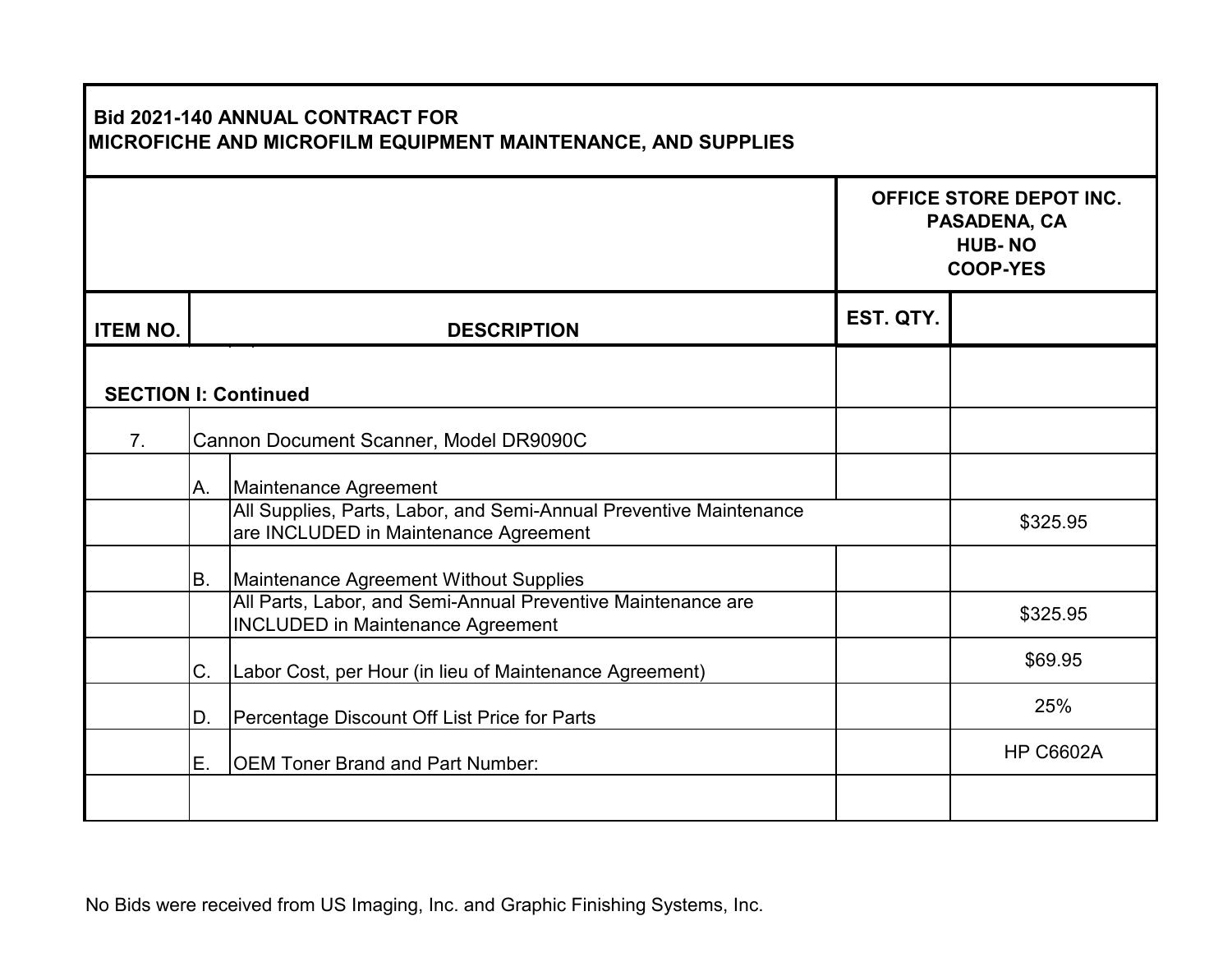| <b>Bid 2021-140 ANNUAL CONTRACT FOR</b><br>MICROFICHE AND MICROFILM EQUIPMENT MAINTENANCE, AND SUPPLIES |                                       |                                                                                                            |           |                                                                             |
|---------------------------------------------------------------------------------------------------------|---------------------------------------|------------------------------------------------------------------------------------------------------------|-----------|-----------------------------------------------------------------------------|
|                                                                                                         |                                       |                                                                                                            |           | OFFICE STORE DEPOT INC.<br>PASADENA, CA<br><b>HUB-NO</b><br><b>COOP-YES</b> |
| <b>ITEM NO.</b>                                                                                         |                                       | <b>DESCRIPTION</b>                                                                                         | EST. QTY. |                                                                             |
| <b>SECTION I: Continued</b>                                                                             |                                       |                                                                                                            |           |                                                                             |
| 8.                                                                                                      | Canon Document Scanner, Model LIDE120 |                                                                                                            | 1         |                                                                             |
|                                                                                                         | Α.                                    | Maintenance Agreement                                                                                      |           |                                                                             |
|                                                                                                         |                                       | All Supplies, Parts, Labor and Semi-Annual Preventive Maintenance<br>are INCLUDED in Maintenance Agreement |           | \$24.95                                                                     |
|                                                                                                         | B.                                    | Maintenance Agreement Without Supplies                                                                     |           |                                                                             |
|                                                                                                         |                                       | All Parts, Labor, and Semi-Annual Preventive Maintenance are<br><b>INCLUDED in Maintenance Agreement</b>   |           | \$24.95                                                                     |
|                                                                                                         | C.                                    | Labor Cost, per Hour (in lieu of Maintenance Agreement)                                                    |           | \$69.95                                                                     |
|                                                                                                         | D.                                    | Percentage Discount Off List Price for Parts                                                               |           | 25%                                                                         |
|                                                                                                         | E.                                    | <b>OEM Toner Brand and Part Number</b>                                                                     |           | N/A                                                                         |
|                                                                                                         |                                       | <b>Total Section I</b>                                                                                     |           | \$4,192.80                                                                  |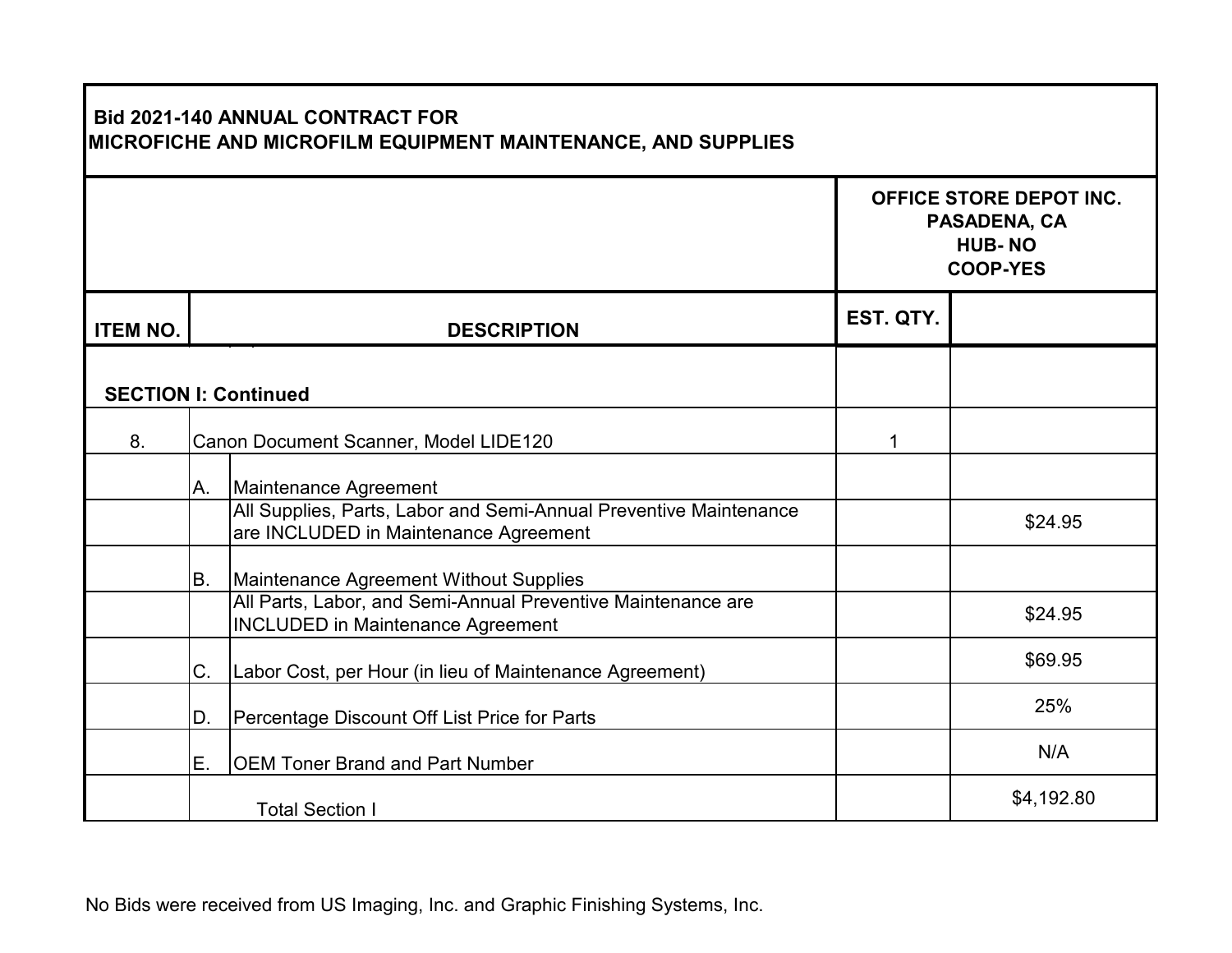| <b>Bid 2021-140 ANNUAL CONTRACT FOR</b><br>MICROFICHE AND MICROFILM EQUIPMENT MAINTENANCE, AND SUPPLIES |    |                                                                                                            |                |                                                                             |  |
|---------------------------------------------------------------------------------------------------------|----|------------------------------------------------------------------------------------------------------------|----------------|-----------------------------------------------------------------------------|--|
|                                                                                                         |    |                                                                                                            |                | OFFICE STORE DEPOT INC.<br>PASADENA, CA<br><b>HUB-NO</b><br><b>COOP-YES</b> |  |
| <b>ITEM NO.</b>                                                                                         |    | <b>DESCRIPTION</b>                                                                                         | EST. QTY.      |                                                                             |  |
|                                                                                                         |    | <b>SECTION II: CANON MICROFICHE READER</b>                                                                 |                |                                                                             |  |
| $\mathbf{1}$ .                                                                                          |    | Canon Microfiche Reader, Model MS300                                                                       | $\overline{2}$ |                                                                             |  |
|                                                                                                         | А. | Maintenance Agreement                                                                                      |                |                                                                             |  |
|                                                                                                         |    | All Supplies, Parts, Labor and Semi-Annual Preventive Maintenance<br>are INCLUDED in Maintenance Agreement |                | \$195.00                                                                    |  |
|                                                                                                         | B. | Maintenance Agreement Without Supplies                                                                     |                |                                                                             |  |
|                                                                                                         |    | All Parts, Labor, and Semi-Annual Preventive Maintenance are<br><b>INCLUDED in Maintenance Agreement</b>   |                | \$195.00                                                                    |  |
|                                                                                                         | C. | Labor Cost, per Hour (in lieu of Maintenance agreement)                                                    |                | \$69.95                                                                     |  |
|                                                                                                         | D. | Percentage Discount Off List Price for Parts                                                               |                | 25%                                                                         |  |
|                                                                                                         | E. | <b>OEM Toner Brand and Part Number</b>                                                                     |                | 3711A001AA                                                                  |  |
|                                                                                                         |    | <b>Total Section II</b>                                                                                    |                | \$459.95                                                                    |  |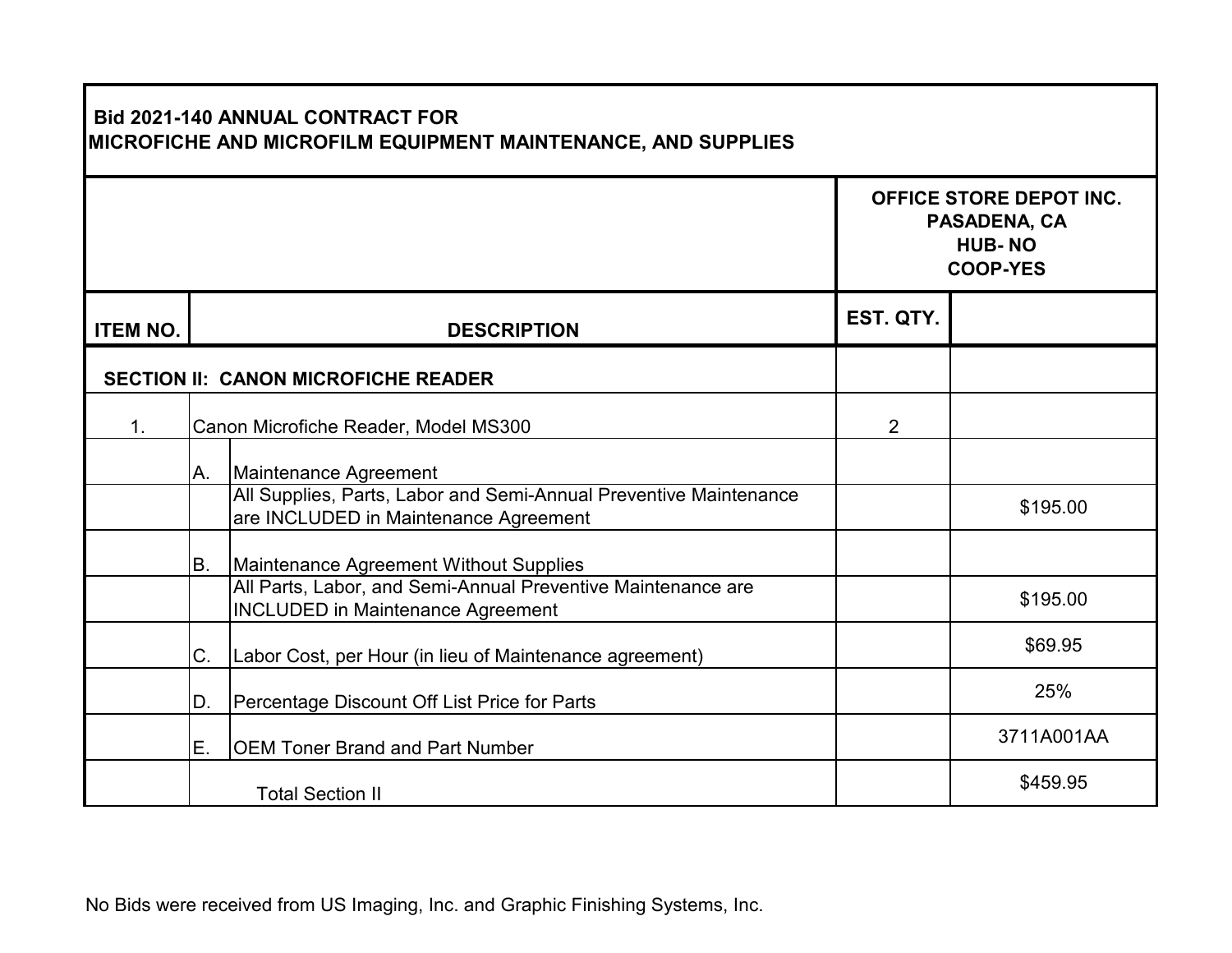| <b>Bid 2021-140 ANNUAL CONTRACT FOR</b><br>MICROFICHE AND MICROFILM EQUIPMENT MAINTENANCE, AND SUPPLIES |                                             |                                                                                                            |           |                                                                             |  |
|---------------------------------------------------------------------------------------------------------|---------------------------------------------|------------------------------------------------------------------------------------------------------------|-----------|-----------------------------------------------------------------------------|--|
|                                                                                                         |                                             |                                                                                                            |           | OFFICE STORE DEPOT INC.<br>PASADENA, CA<br><b>HUB-NO</b><br><b>COOP-YES</b> |  |
| <b>ITEM NO.</b>                                                                                         |                                             | <b>DESCRIPTION</b>                                                                                         | EST. QTY. |                                                                             |  |
|                                                                                                         |                                             | SECTION III: CANON MICROFILM READERS/SCANNERS                                                              |           |                                                                             |  |
| $\mathbf{1}$ .                                                                                          | Canon Microfilm Reader/Scanner, Model MS400 |                                                                                                            | 6         |                                                                             |  |
|                                                                                                         | with Film Carrier                           |                                                                                                            |           |                                                                             |  |
|                                                                                                         | Α.                                          | Maintenance Agreement                                                                                      |           |                                                                             |  |
|                                                                                                         |                                             | All Supplies, Parts, Labor and Semi-Annual Preventive Maintenance<br>are INCLUDED in Maintenance Agreement |           | \$195.00                                                                    |  |
|                                                                                                         | В.                                          | Maintenance Agreement Without Supplies                                                                     |           |                                                                             |  |
|                                                                                                         |                                             | All Parts, Labor, and Semi-Annual Preventive Maintenance are<br><b>INCLUDED in Maintenance Agreement</b>   |           | \$195.00                                                                    |  |
|                                                                                                         | C.                                          | Labor Cost, per Hour (in lieu of Maintenance Agreement.)                                                   |           | \$69.95                                                                     |  |
|                                                                                                         | D.                                          | Percentage Discount Off List Price for Parts                                                               |           | 25%                                                                         |  |
|                                                                                                         | Ε.                                          | <b>OEM Toner Brand and Part Number</b>                                                                     |           | 3711A-001AA                                                                 |  |
|                                                                                                         |                                             | <b>Total Section III</b>                                                                                   |           | \$459.95                                                                    |  |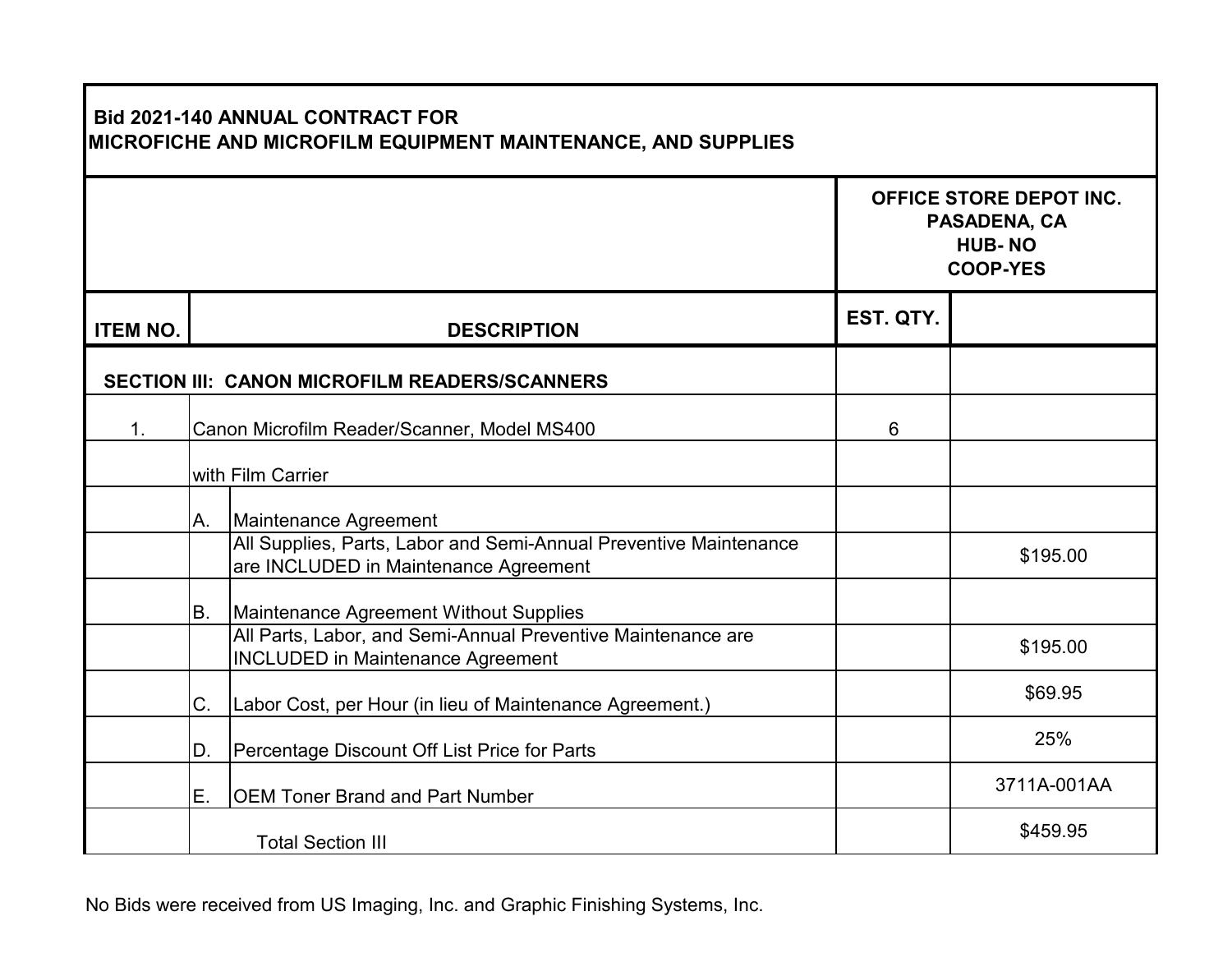| <b>Bid 2021-140 ANNUAL CONTRACT FOR</b><br>MICROFICHE AND MICROFILM EQUIPMENT MAINTENANCE, AND SUPPLIES |    |                                                                                                            |           |                                                                                    |  |
|---------------------------------------------------------------------------------------------------------|----|------------------------------------------------------------------------------------------------------------|-----------|------------------------------------------------------------------------------------|--|
|                                                                                                         |    |                                                                                                            |           | <b>OFFICE STORE DEPOT INC.</b><br>PASADENA, CA<br><b>HUB-NO</b><br><b>COOP-YES</b> |  |
| <b>ITEM NO.</b>                                                                                         |    | <b>DESCRIPTION</b>                                                                                         | EST. QTY. |                                                                                    |  |
|                                                                                                         |    | <b>SECTION IV: FUJITSU SCANNERS</b>                                                                        |           |                                                                                    |  |
| 1 <sub>1</sub>                                                                                          |    | Fujitsu Scanner, Model FI-6130                                                                             | 38        |                                                                                    |  |
|                                                                                                         | А. | Maintenance Agreement                                                                                      |           |                                                                                    |  |
|                                                                                                         |    | All Supplies, Parts, Labor and Semi-Annual Preventive Maintenance<br>are INCLUDED in Maintenance Agreement |           | \$119.95                                                                           |  |
|                                                                                                         | B. | Maintenance Agreement Without Supplies                                                                     |           |                                                                                    |  |
|                                                                                                         |    | All Parts, Labor, and Semi-Annual Preventive Maintenance are<br><b>INCLUDED in Maintenance Agreement</b>   |           | \$119.95                                                                           |  |
|                                                                                                         | C. | Labor Cost, per Hour (in lieu of Maintenance Agreement)                                                    |           | \$69.95                                                                            |  |
|                                                                                                         | D. | Percentage Discount Off List Price for Parts. Prts must be OEM.                                            |           | 25%                                                                                |  |
|                                                                                                         | Ε. | <b>OEM Toner Brand and Part Number</b>                                                                     |           | N/A                                                                                |  |
|                                                                                                         |    |                                                                                                            |           |                                                                                    |  |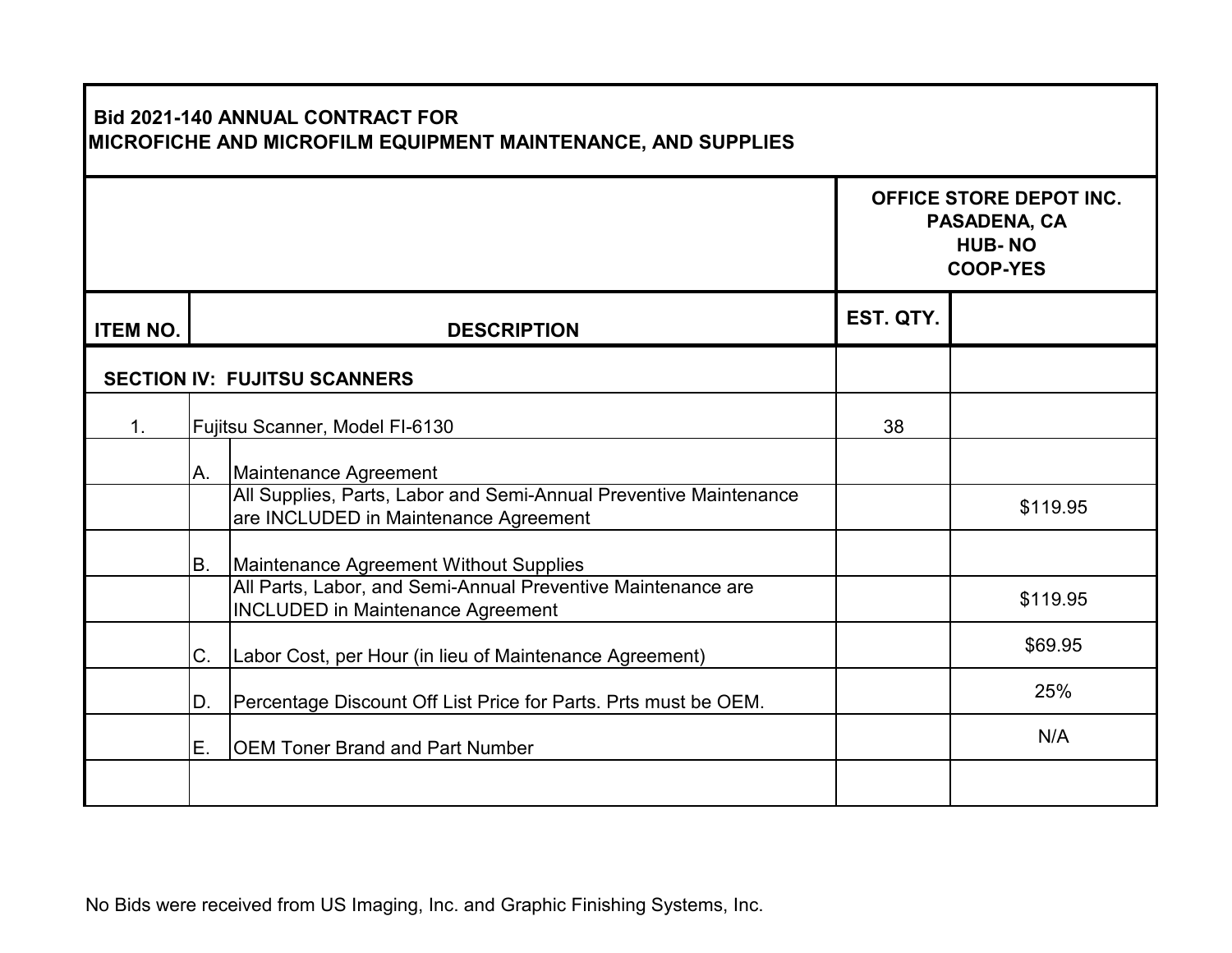| <b>Bid 2021-140 ANNUAL CONTRACT FOR</b><br>MICROFICHE AND MICROFILM EQUIPMENT MAINTENANCE, AND SUPPLIES |    |                                                                                                            |           |                                                                             |
|---------------------------------------------------------------------------------------------------------|----|------------------------------------------------------------------------------------------------------------|-----------|-----------------------------------------------------------------------------|
|                                                                                                         |    |                                                                                                            |           | OFFICE STORE DEPOT INC.<br>PASADENA, CA<br><b>HUB-NO</b><br><b>COOP-YES</b> |
| <b>ITEM NO.</b>                                                                                         |    | <b>DESCRIPTION</b>                                                                                         | EST. QTY. |                                                                             |
|                                                                                                         |    | <b>SECTION IV: Continued</b>                                                                               |           |                                                                             |
| 2.                                                                                                      |    | Fujitsu Scanner, Model FI-7160                                                                             | 15        |                                                                             |
|                                                                                                         | А. | Maintenance Agreement                                                                                      |           |                                                                             |
|                                                                                                         |    | All Supplies, Parts, Labor and Semi-Annual Preventive Maintenance<br>are INCLUDED in Maintenance Agreement |           | \$119.95                                                                    |
|                                                                                                         | B. | Maintenance Agreement Without Supplies                                                                     |           |                                                                             |
|                                                                                                         |    | All Parts, Labor, and Semi-Annual Preventive Maintenance are<br><b>INCLUDED in Maintenance Agreement</b>   |           | \$119.95                                                                    |
|                                                                                                         | C. | Labor Cost, per Hour (in lieu of Maintenance Agreement)                                                    |           | \$69.95                                                                     |
|                                                                                                         | D. | Percentage Discount Off List Price for Parts                                                               |           | 25%                                                                         |
|                                                                                                         | Ε. | <b>OEM Toner Brand and Part Number</b>                                                                     |           | N/A                                                                         |
|                                                                                                         |    | <b>Total Section IV</b>                                                                                    |           | \$619.70                                                                    |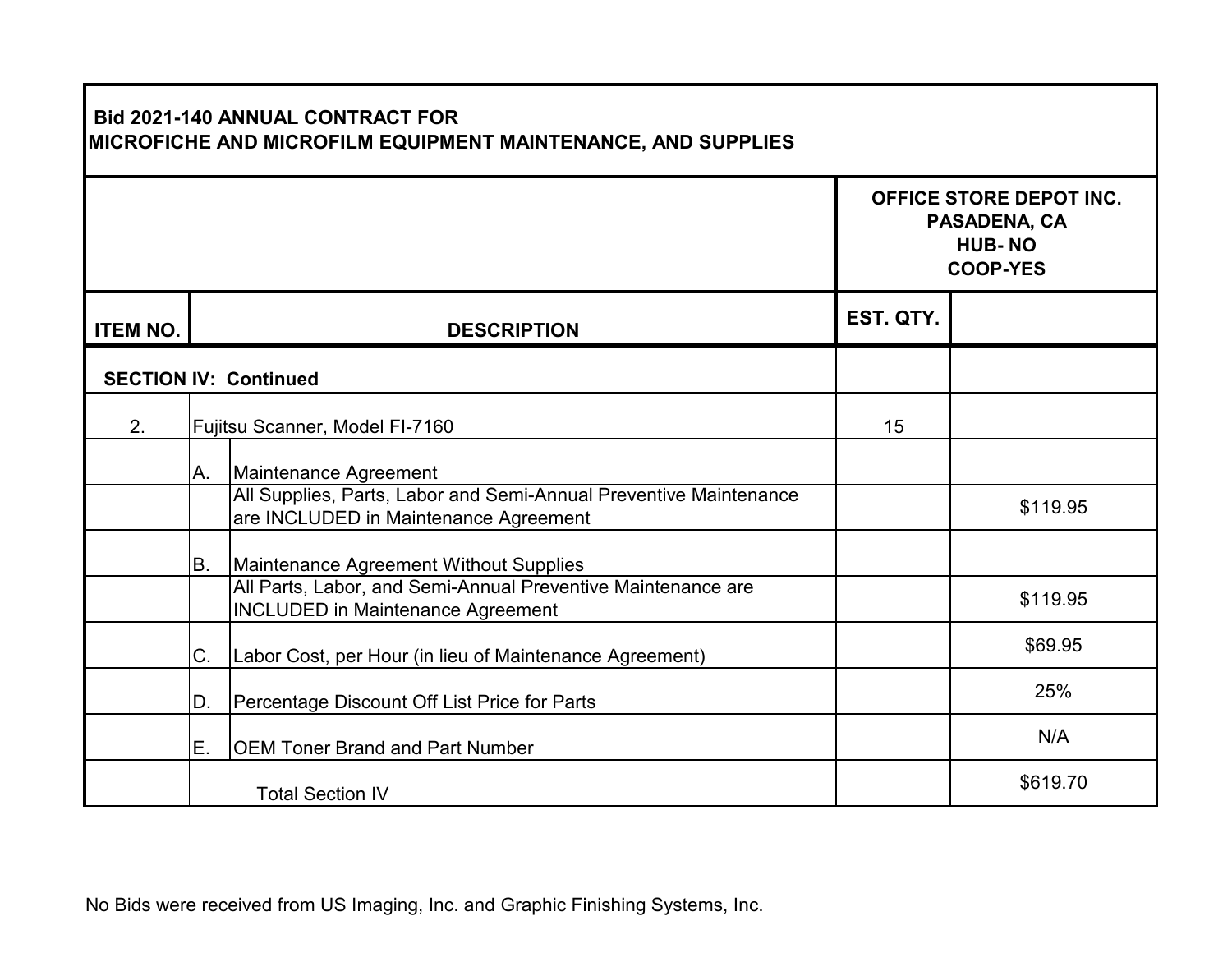| <b>Bid 2021-140 ANNUAL CONTRACT FOR</b><br>MICROFICHE AND MICROFILM EQUIPMENT MAINTENANCE, AND SUPPLIES |                                                |                                                                                                            |                                                                             |                  |  |  |  |
|---------------------------------------------------------------------------------------------------------|------------------------------------------------|------------------------------------------------------------------------------------------------------------|-----------------------------------------------------------------------------|------------------|--|--|--|
|                                                                                                         |                                                |                                                                                                            | OFFICE STORE DEPOT INC.<br>PASADENA, CA<br><b>HUB-NO</b><br><b>COOP-YES</b> |                  |  |  |  |
| <b>ITEM NO.</b>                                                                                         | <b>DESCRIPTION</b>                             |                                                                                                            | EST. QTY.                                                                   |                  |  |  |  |
|                                                                                                         |                                                | <b>SECTION V: MINOLTA MICROFILM READERS/SCANNERS</b>                                                       |                                                                             |                  |  |  |  |
| 1.                                                                                                      | Minolta Microfilm Reader/Printer, Model MS6000 |                                                                                                            | 1                                                                           |                  |  |  |  |
|                                                                                                         | with Film Carrier                              |                                                                                                            |                                                                             |                  |  |  |  |
|                                                                                                         | A.                                             | Maintenance Agreement                                                                                      |                                                                             |                  |  |  |  |
|                                                                                                         |                                                | All Supplies, Parts, Labor and Semi-Annual Preventive Maintenance<br>are INCLUDED in Maintenance Agreement |                                                                             | \$595.00         |  |  |  |
|                                                                                                         | Β.                                             | Maintenance Agreement Without Supplies                                                                     |                                                                             |                  |  |  |  |
|                                                                                                         |                                                | All Parts, Labor, and Semi-Annual Preventive Maintenance are<br><b>INCLUDED in Maintenance Agreement</b>   |                                                                             | \$595.00         |  |  |  |
|                                                                                                         | C.                                             | Labor Cost, per Hour (in lieu of Maintenance Agreement)                                                    |                                                                             | \$69.95          |  |  |  |
|                                                                                                         | D.                                             | Percentage Discount Off List Price for Parts                                                               |                                                                             | 25%              |  |  |  |
|                                                                                                         | Ε.                                             | <b>OEM Toner Brand and Part Number</b>                                                                     |                                                                             | Minolta-41G1-106 |  |  |  |
|                                                                                                         | <b>Total Section V</b>                         |                                                                                                            |                                                                             | \$1,259.95       |  |  |  |